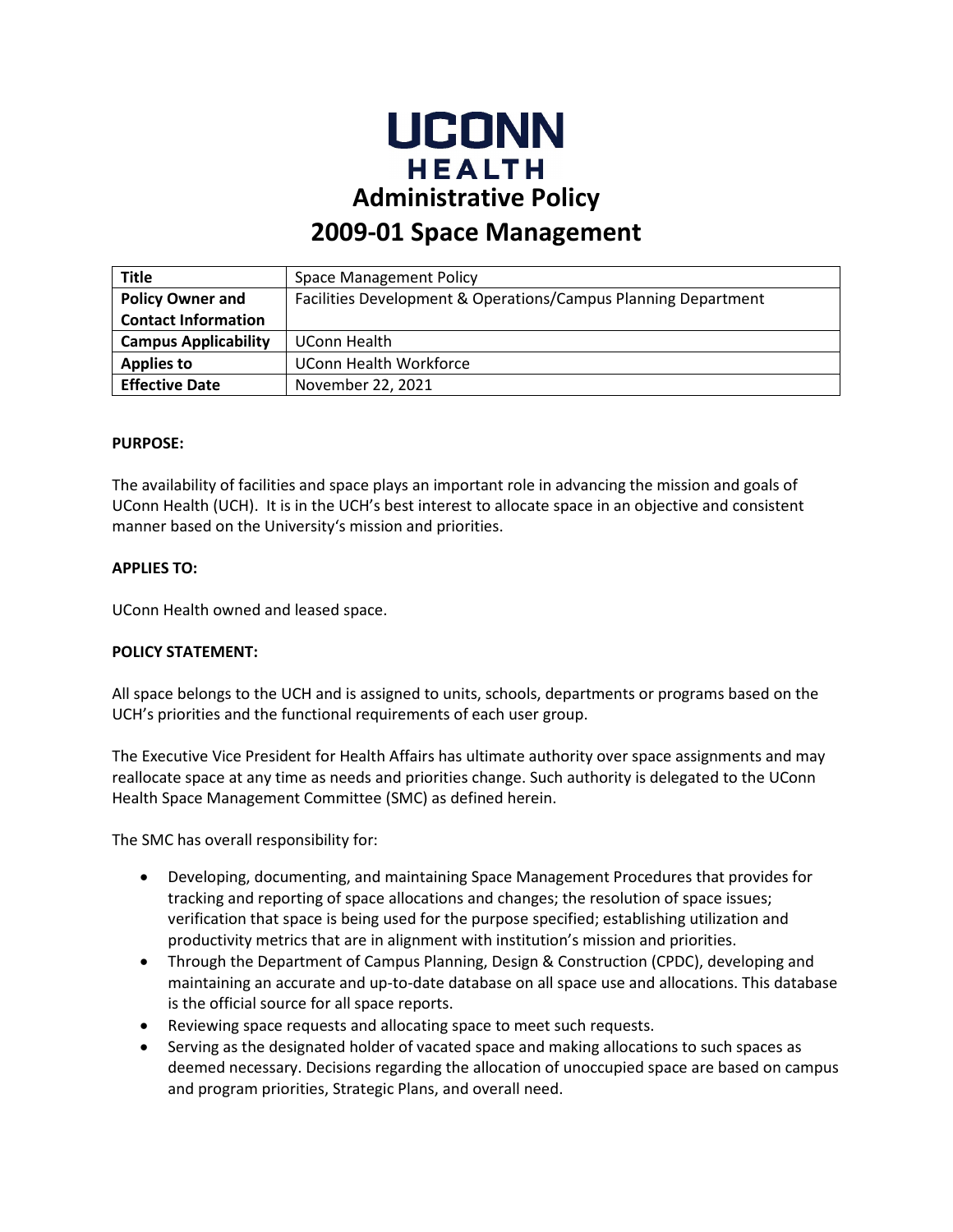- Providing recommendations to the Executive Vice President for Health Affairs regarding when to lease space to address UConn Health's needs.
- Reviewing and approving the space policies of each of the major units to ensure they are consistent with the institutional space management policy.

The SMC membership shall consist of management from each of the major units (SOM, SODM, JDH Clinical, UMG, and UConn Health). Voting membership of the SMC is defined in the SMC Procedure manual.

Each major unit (as described below) will be responsible for establishing its space management procedures.

- The Chief Operating Officer of John Dempsey Hospital (JDH) has been designated to have the responsibility for the equitable and optimal use of JDH space, with authority over all UConn Health **JDH clinical and administrative space** assignments and designations in collaboration with the Office of the Executive Vice President for Health Affairs. Space assignments and designation may be in consultation with the UMG Chief Operating Officer (COO) in JDH outpatient clinics where the UMG COO has a designated operations role.
- The Chief Operating Officer of UConn Medical Group (UMG) has been designated to have the l responsibility for the equitable and optimal use of UMG space, with authority over all UConn Health **UMG clinical and administrative space** assignments and designations in collaboration with the Office of the Executive Vice President for Health Affairs.
- The Dean of the School of Medicine and the Dean of the School of Dental Medicine have been designated to have the responsibility for the equitable and optimal use of academic and research space, with authority over all UConn Health **academic and research** space assignments and designations in collaboration with The Office of the Provost and the Office of the Executive Vice President for Health Affairs. The SODM also has delegated authority over its clinical space.
- The Chief Administrative Officer and the Chief Financial Officer have been designated to have responsibility for the equitable and optimal use of non-academic, non-clinical, and nonresearch space, with authority over all UConn Health **non-academic, non-clinical, and nonresearch** space assignments and designations in collaboration with The Office of the Executive Vice President for Health Affairs and the department leaders.
- The Vice President for Research has been designated to have responsibility for the equitable and optimal use of research administrative space, with authority over all UConn Health **research administrative space** assignments and designations.

The officers with authority over space will coordinate all significant space decisions with the SMC.